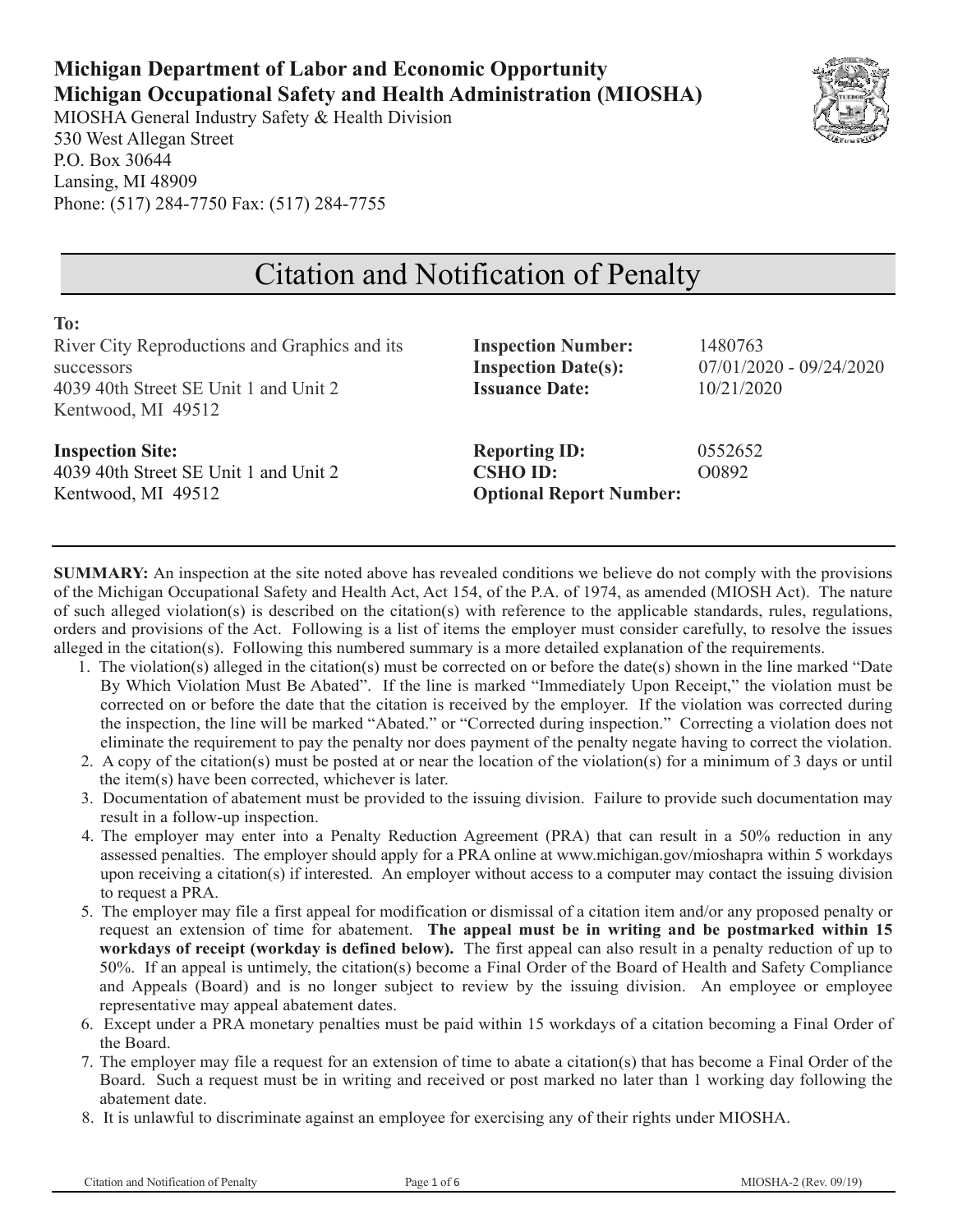Note: As defined in statutes, "workday" or "working day" means any day other than a Saturday, Sunday, or state legal holiday. The state legal holidays are:

January 1, New Year's Day The third Monday in January, Martin Luther King, Jr. Day February 12, Lincoln's birthday The third Monday of February, Washington's birthday The last Monday of May, Memorial or Decoration Day July 4, Independence Day The first Monday in September, Labor Day The second Monday in October, Columbus Day November 11, Veterans' Day The fourth Thursday of November, Thanksgiving Day December 25, Christmas Day

Please note whenever January 1; February 12; July 4; November 11; or December 25 fall on a Sunday, the next Monday following is deemed a public holiday (non-working day) for appeal purposes. However, there is no compensating day when one of the five dated holidays falls on a Saturday. Also, when computing the 15 working days, you do not count the date on which it is received; you start with the next working day. Additionally, the count is based on when the citation was received at the employer's location, not when it got to any particular person or office at the employer's location.

**I–CITATIONS:** The nature of the alleged violation(s) is described on the enclosed citation(s). These conditions must be corrected on or before the date(s) shown in the line marked "Date By Which Violation Must Be Abated." The issuing division may be contacted by telephone at the number indicated on the front of the citation for the purpose of discussing any issues related to the inspection or citation(s).

A copy of the citation(s) must be posted at or near the location of the violation for a minimum of 3 days or until the items have been corrected, whichever is later. The MIOSH Act provides for civil penalties of up to \$7,000 for each violation for failure to comply with posting requirements.

When compliance is achieved, a copy of the citation must be signed and returned to the issuing division along with documentation of abatement.

Documentation of abatement for citation items originally classified as "serious," "repeat," "fail-to-abate," "willful," or "instance-by-instance," require documentation as deemed appropriate by the issuing division. Examples of documentation for these violation classifications are:

(a) A detailed description of how the violation was abated.

(b) Work orders or an invoice indicating the corrective work that has been done.

(c) Photographs of the abated conditions.

(d) Other forms of conclusive evidence that your employees are no longer exposed to the hazard.

For citation items classified as "other," submitting to the issuing division a signed copy of the citation item indicating the item has been abated is acceptable documentation of abatement. Submitting a document in writing, certifying abatement of the particular citation item is also acceptable for citation items classified as "other."

If the employer does not provide adequate documentation of abatement, a re-inspection may be conducted. Failure to correct an alleged violation within the abatement period may result in new or additional proposed penalties.

Correcting a violation prior to the expiration of the abatement date does not eliminate the requirement to pay the penalty. Payment of the penalty does not eliminate the requirement of correcting the violation.

**II–PENALTY REDUCTION:** In addition to the appeal rights afforded by the MIOSH Act, the Michigan Occupational Safety and Health Administration has implemented a program for negotiating an expedited settlement of penalties with the employers known as a Penalty Reduction Agreement (PRA). This is a program designed to reach abatement of the hazard at the earliest possible opportunity and reduce the need for formal appeals. The penalty reduction (PRA) can result in a penalty reduction of 50% provided the issuing division and the employer agree to a number of specified conditions. These conditions include an agreement by the employer to accept all of the citations issued and to:

(a) Not appeal further.

(b) Abate all items within the abatement period.

- (c) Provide proof of abatement.
- (d) Pay all agreed upon penalties as required (within 15 working days of approval of the PRA.)
- (e) Abide by any other mutually agreed upon actions.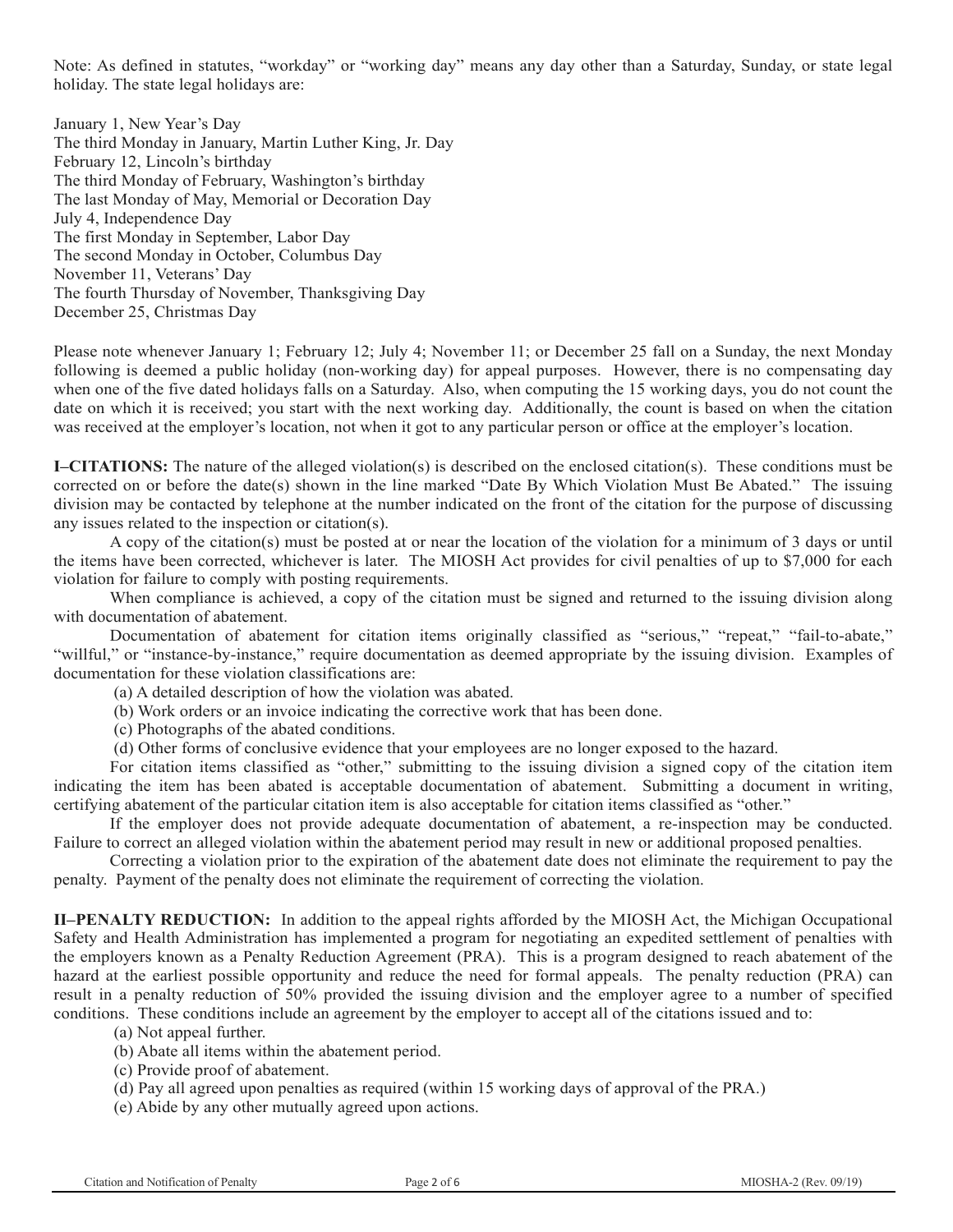Inspections involving a fatality, the Severe Violator Enforcement Program (SVEP), or willful citations are not eligible for the program. Construction citations must be confirmed as corrected by the issuing division before a penalty reduction agreement can be approved.

If you are interested in pursuing a PRA, you should apply online at www.michigan.gov/mioshapra **within 5 workdays upon receipt of the citation(s)**, but no later than the 15th workday beyond receipt of the citation(s). If you do not have access to a computer, you should contact the issuing division within the same timeframe to request a PRA. If the employer wishes to accept the conditions stated above and the process can be completed within 15 workdays from receipt, then no appeal need be filed.

**III–CITATION APPEAL:** An employer may file a first appeal to the issuing division in writing for modification or dismissal of a citation item and/or any proposed penalty or an extension of time for abatement. The first appeal can also result in a penalty reduction of up to 50% providing the issuing division and the employer agree to the conditions (a) through (e) as stated in Section II, PENALTY REDUCTION (above).

An employee or employee representative may appeal in writing the reasonableness of the abatement date(s). The envelope containing an appeal must be postmarked no later than the 15th workday following receipt of the citation.

If a citation is not appealed within 15 workdays of receipt, then the citation becomes a Final Order of the Board of Health and Safety Compliance and Appeals (Board). Final Order citations are not subject to review by the issuing division unless the Bureau of Hearings establishes good cause for the late appeal.

An appeal must specify the item(s) appealed and that portion of the item (e.g., violation, abatement date, penalty) which is being appealed and include a certification that the appeal has been posted or given to affected employees or their representatives. If the issuing division meets with the employer to discuss an appeal, the issuing division will notify the employee representative and allow attendance at the meeting.

The issuing division will notify an employer of its decision within 15 workdays of the receipt of the employer's written appeal. The decision must be posted at the location of the subject citation.

If an employer, employee or employee representative is not satisfied with this decision then they may file a second appeal. The appeal must be in writing and the envelope containing the second appeal must be postmarked within 15 workdays of the receipt of the issuing division's decision on the first appeal. If the issuing division's decision is not appealed then the citation becomes a Final Order of the Board.

**IV–PAYMENT OF MONETARY PENALTIES:** Unless subject to a PRA, payment must be made within 15 workdays of the date a proposed penalty of a citation becomes a Final Order of the Board. This would be the 30th workday after receipt of each citation item that is not appealed. For payment of a penalty, make a check or money order payable to the "State of Michigan" and remit to the issuing division at the address shown on the citation. Please record the inspection number, citation and item number on the check, money order or transmittal letter.

**V–EXTENSION OF TIME TO ABATE:** An employer may file a petition for modification of abatement date(s) (PMA) on an item of a citation, which has become a Final Order of the Board. The PMA must be submitted to the issuing division in writing by personal delivery or postmarked no later than one day following the abatement date, and a copy posted near the place the citation was posted. An employer must have made a good faith effort to correct the violation by the abatement date, and has or will not be successful because of factors beyond the employer's reasonable control. A PMA must include:

(a) Steps taken to achieve compliance.

(b) The specific additional abatement time necessary.

(c) The reasons the additional time is needed.

(d) Available interim steps being taken to safeguard the employees against the cited hazard during the abatement period.

(e) A certification that a copy of the PMA has been posted for employees at the location of the subject citation. The posted copy must remain posted for a minimum of 10 workdays.

If the issuing division or affected employees file an objection to the PMA within 10 workdays of the employer's filing date, the Board will schedule a hearing and advise the employer of the date, time, and place of the hearing.

**VI–EMPLOYEE DISCRIMINATION:** Section 65 of the MIOSH Act, prohibits discrimination by an employer against an employee for filing a complaint or exercising any rights under the MIOSH Act, as amended. If an employee believes that he or she was discharged or otherwise discriminated against as a result of filing a complaint, they may file a complaint with the MIOSHA Employee Discrimination Section within 30 days after the violation occurs.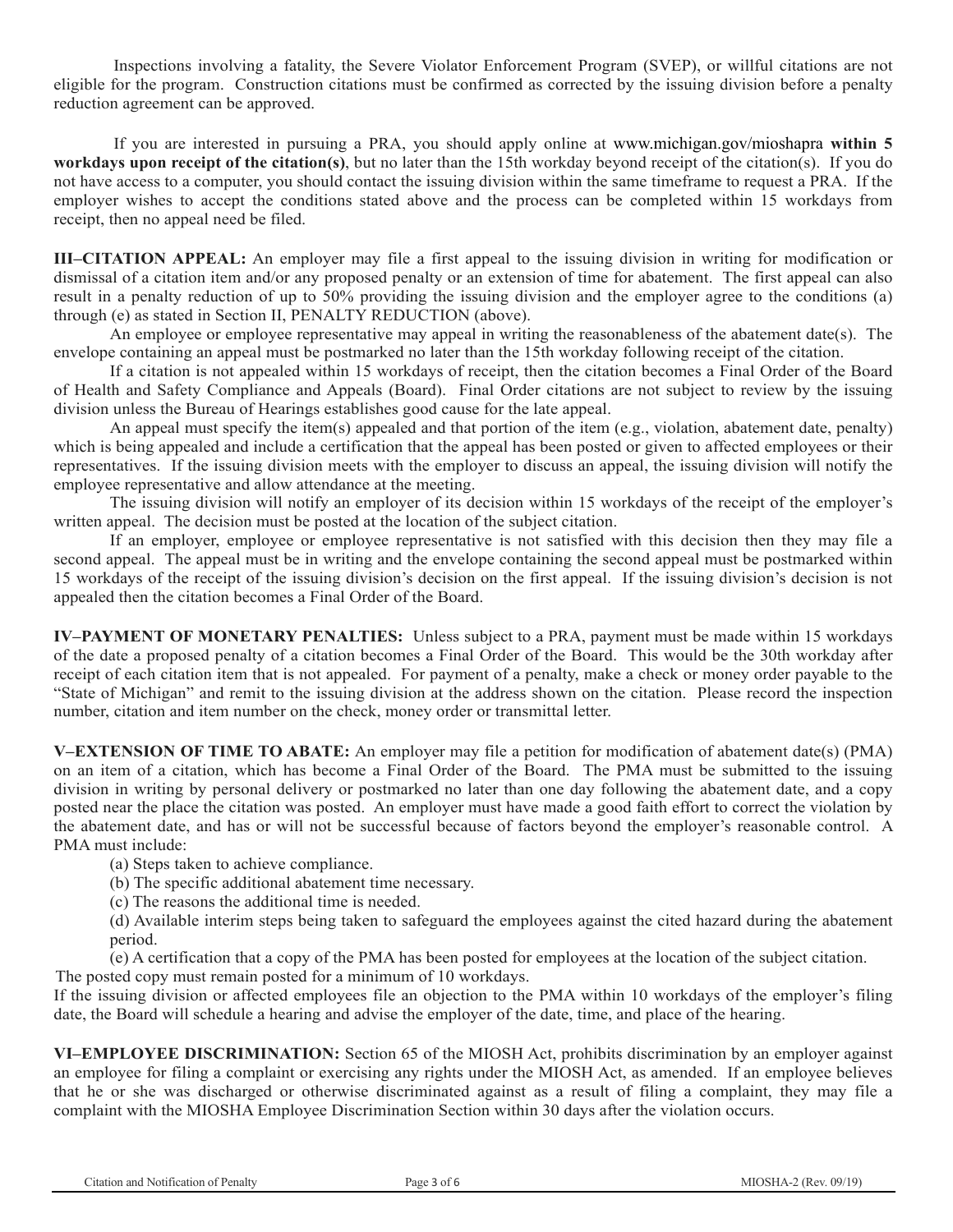**VII–STATE CONSULTATION EDUCATION AND TRAINING SERVICES:** The MIOSHA Consultation Education and Training (CET) Division offers a wide range of services to help businesses with their health and safety practices. CET services include: helping employers create a Safety and Health Management System, seminars and workshops, onsite consultations, hazard surveys, an equipment loan program and information material. The majority of CET services are provided free of charge to Michigan employers and employees. For information on these services, contact the CET Division at (517) 284-7720 or visit their web site at www.mi.gov/miosha.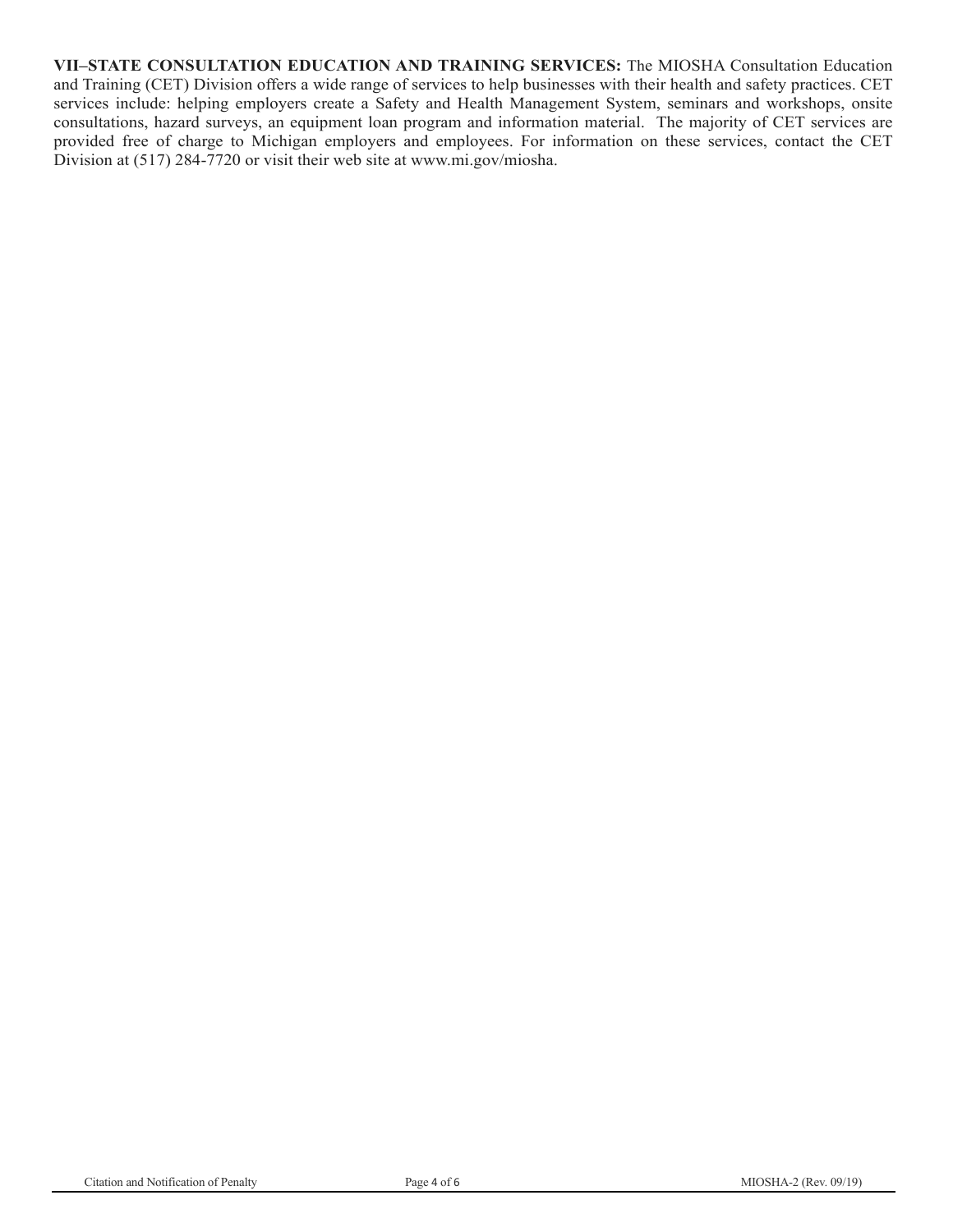**Michigan Department of Labor** Inspection Number: 1480763 **and Economic Opportunity Inspection Date(s):** 07/01/2020 - 09/24/2020 530 West Allegan Street **Issuance Date:** 10/21/2020

P.O. Box 30644 Lansing, MI 48909 Phone: (517) 284-7750 Fax: (517) 284-7755

### **Citation and Notification of Penalty**

**Company Name:** River City Reproductions and Graphics and its successors **Inspection Site:** 4039 40th Street SE Unit 1 and Unit 2, Kentwood, MI 49512

Citation 1 Item 1 Type of Violation: **Serious** 

**Optional Reporting Number:** 

### 408.1011(a): ACT 154, MICHIGAN OCCUPATIONAL SAFETY AND HEALTH ACT

An employer shall furnish to each employee, employment and a place of employment that is free from recognized hazards that are causing, or are likely to cause, death or serious physical harm to the employee.

(On July 1, 2020, the employer did not furnish employment and a place of employment which were free from recognized hazards that were causing or likely to cause death or serious physical harm to employees, in that employees were not protected from the hazard of contracting the virus, SARS-CoV-2 (severe acute respiratory syndrome coronavirus 2), the cause of coronavirus disease 2019 (COVID-19):

a. The employer had not developed a COVID-19 preparedness and response plan.

b. The employer had not provided COVID-19 training to employees that covered policies to reduce the spread of COVID-19 through cloth face covers and social distancing.

c. The employer had not conducted a daily in-person or virtual health checks (e.g., symptom and/or temperature screening) of workers as they report to work.

d. The employer did not have members of management and delivery drivers wear face coverings when talking to other employees while standing within six feet of them.)

Among other methods, a feasible abatement method to correct this hazard is to:

a. Develop a COVID-19 preparedness and response plan, consistent with the recommendations in Guidance on Preparing Workplaces for COVID-19, developed by the Occupational Safety and Health Administration.

b. Provide employees with training on: Policies to reduce the spread of COVID-19. General hygiene. Symptoms, what to do if sick. Cleaning and disinfection. Cloth face cover. Social distancing. Use of PPE. Safe work practices. Stress management

c. Conduct daily in-person or virtual health checks (e.g., symptom and/or temperature screening) of workers as they report to work.

d. Wear cloth face coverings as a measure to contain the wearers respiratory droplets to help protect their coworkers and establish policies and practices for social distancing. Alter your workspace to help workers and customers maintain social distancing and physically separate employees from each other and from customers, when possible.

**Date By Which Violation Must be Abated:** November 25, 2020 **Proposed Penalty:**  $$2,100.00$ 

 $\mathcal{L}_\mathcal{L}$  , which is a set of the set of the set of the set of the set of the set of the set of the set of the set of the set of the set of the set of the set of the set of the set of the set of the set of the set of **Authorized Signature**